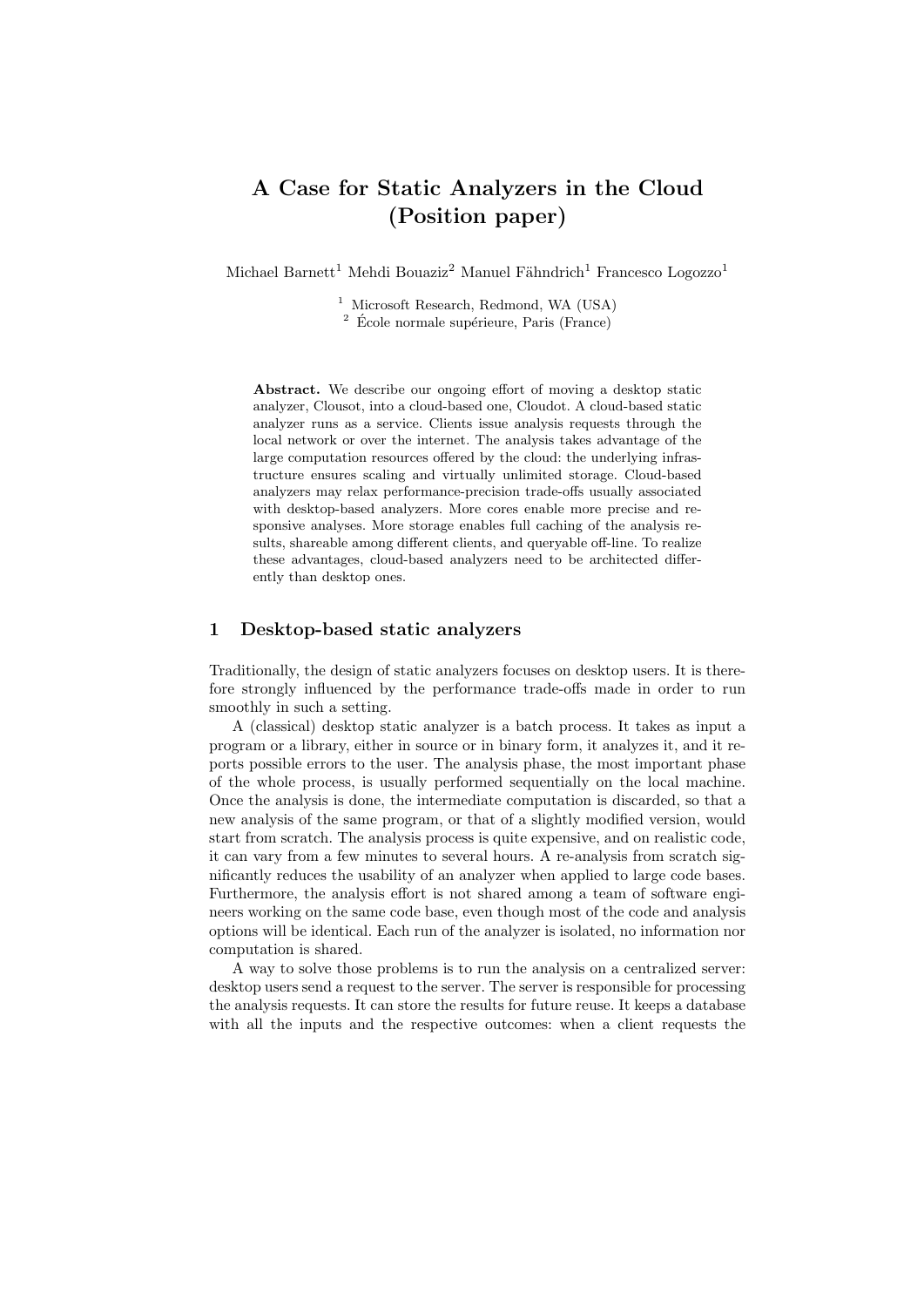analysis of a program already in the database, the server can simply replay the outcome, without analyzing it from scratch.

A problem with the centralized server solution is scalability: in the case of medium or large teams of developers, it may be the case that too many analysis requests are issued, causing lag in the response, or overloading the server. Adding more computing power to the server (more cores, memory) may solve the problem; more clients can be served in parallel, assuming each analysis requires one core. A centralized server has the drawback that there is no elasticity in allocating resources—most of the server resources may be unutilized, waiting for peaks of requests. Furthermore, each organization would have to maintain its own server hardware, the service itself, software and hardware updates, etc. a significant cost. On top of this, no sharing can be achieved among different organizations, e.g., in the case of projects jointly developed by multiple organizations.

### 2 Static analyzers as Services in the Cloud

An even better solution than a centralized server is to let the analyzer run on top of a cloud infrastructure, as SaaS (Software as a Service). The cloud infrastructure provides extremely large computational resources—large numbers of cores and huge amounts of storage. The service can be configured to be elastic with respect to incoming analysis requests: the more requests, the more allocated resources. When requests subside, the analyzer releases the extra resources.

Hosting a cloud based analysis service means that there is only one version of the static analyzer. This simplifies support and bug fixing. Tool developers do not need to support different versions of the analyzer, in different configurations, on different platforms. Furthermore, every bug fix in the analyzer is immediately and transparently available to all the users. On the other hand, deploying and testing newer version of the analysis service does require careful staging and maintenance of at least the production and the next-gen version of the service.

Different service requests, from different users, share the results of the analysis. Suppose that the underlying static analyzer has functionality to identify previously analyzed code and to reuse the analysis results (e.g., the inferred abstract states). Now, for each service request, the analyzer can save the intermediate steps of the computation—assuming the cloud provides virtually unlimited amounts of storage. While serving a request, if the analyzer detects that a piece of code has already been analyzed in a previous request, it can simply reuse that result. Therefore, the cloud enables an aggressive and transparent sharing of the analysis among projects and teams.

## 3 Perspectives

The cloud offers new and exciting research challenges and opportunities. It provides a (relatively) cheap massive distributed environment. The design of the static analyzer should take into account the large number of available cores. In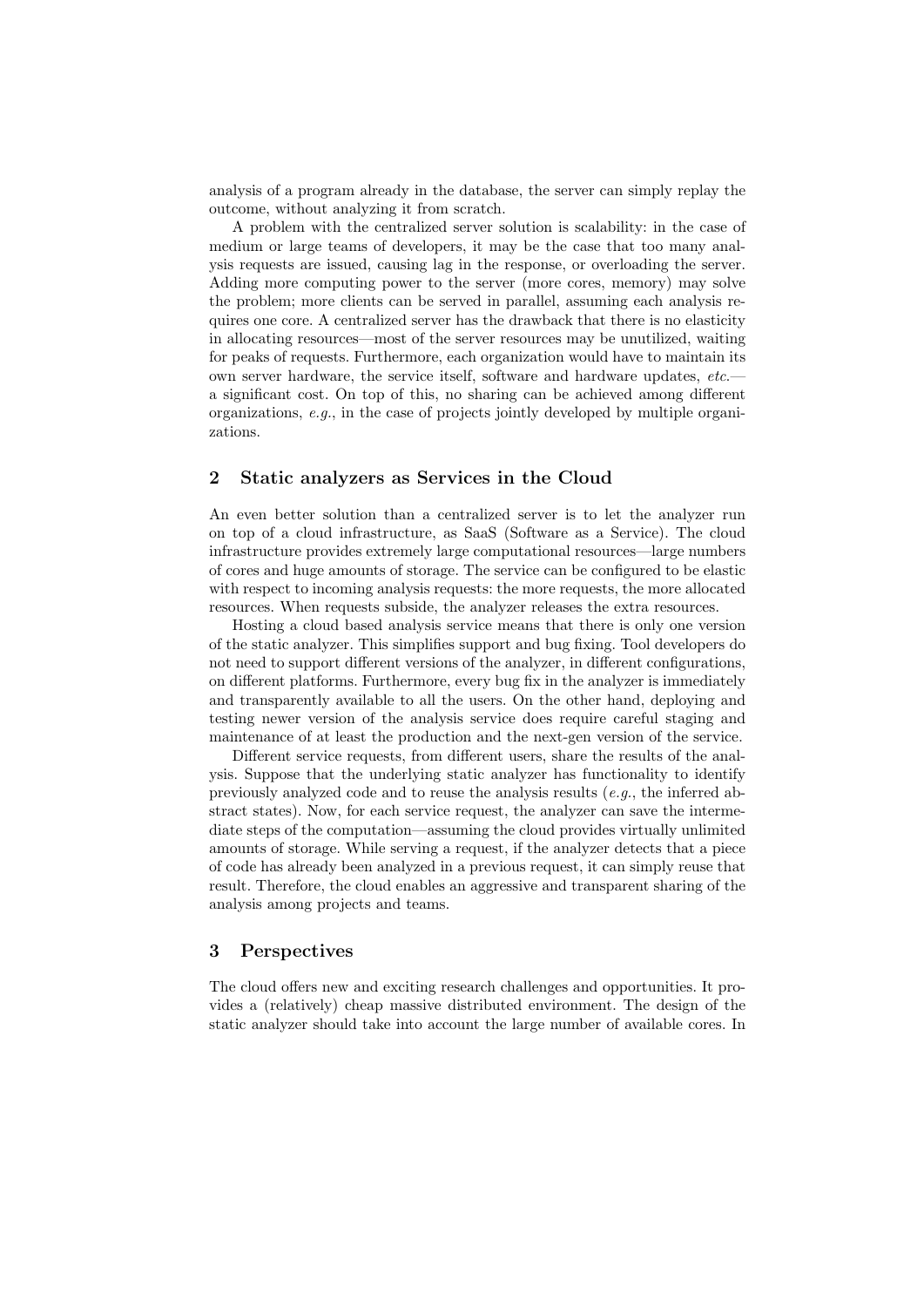particular, we expect the analysis to be faster and more precise. It can be faster because the computation can be parallelized on many nodes. The analysis can also be more precise because the extra resources enable the analysis to use more CPU and memory intensive algorithms than are practical on the desktop.

But how do we structure the static analyzer to fully exploit the cloud infrastructure? For instance, how can we split and parallelize the computation for a global program analysis to make it scalable to very large programs? In Sect. 6 we discuss our current design for Cloudot, our version of the abstract interpretationbased .NET static analyzer to run in the cloud. We designed new distributed and highly asynchronous fixpoint algorithms for static analysis. Chaotic asynchronous iterations [2] are the way to go. Designed in the 70's, theses methods for solving fixpoint systems of monotonic equations on multiprocessor machines are proven to converge to the same result as iterative methods. However, we must explore what happens when the analysis functions are not monotonic, e.g., this is the (common) case when using infinite abstract domains with widening or finite domains with  $k$ -limiting. For non-monotonic functions, the analysis may never reach a fixpoint, e.g., it may end up alternating between two incomparable abstract values, leading to two different warnings, which is not an acceptable situation for an end-user. How to deal with those problems is an open research problem.

We expect data collection and mining to be one of the main advantages of cloud-based static analyzers. We can store all the analyzed programs, with all the analysis options and the intermediate analysis results. A first immediate benefit is the ability to collect data on the effective usage of the tool: how often and how many clients use the tool, which options or abstract domains are most/least used, which warnings get fixed, which ones are simply suppressed or ignored, etc. By exploring the warnings, we can infer the most common precision weaknesses of the analyzer, and then either refine the analyzer or design new abstract domains tailored to the warnings. In summary, a static analyzer in the cloud will enable data-driven design of static analyses and abstract domains. In our opinion, this will be a giant step enabling a better and deeper understanding of the usage and performance of static analysis tools in the wild.

We can leverage the analysis results on previous versions of a program to perform semantic-guided warning suppression. The analyzer can learn from false warnings to reduce the noise in future versions of the same code base. False warnings are marked by the user, for instance using a suppress warnings mechanism. Ideally, the analyzer will be able to adapt to the coding style of the code base, learning code patterns used in such a code base, and hence automatically reducing the false warnings ratio.

The static analyzer can provide new, semantic metrics on the code to help manage the quality of large projects. It can report how the ratio of warnings per line of code changes from version to version, the evolution over time of the warning ratio for a particular piece of code, which module in the code base has most/least warnings, etc. It can combine the data with testing and concrete bug reports to figure out the less stable parts program components.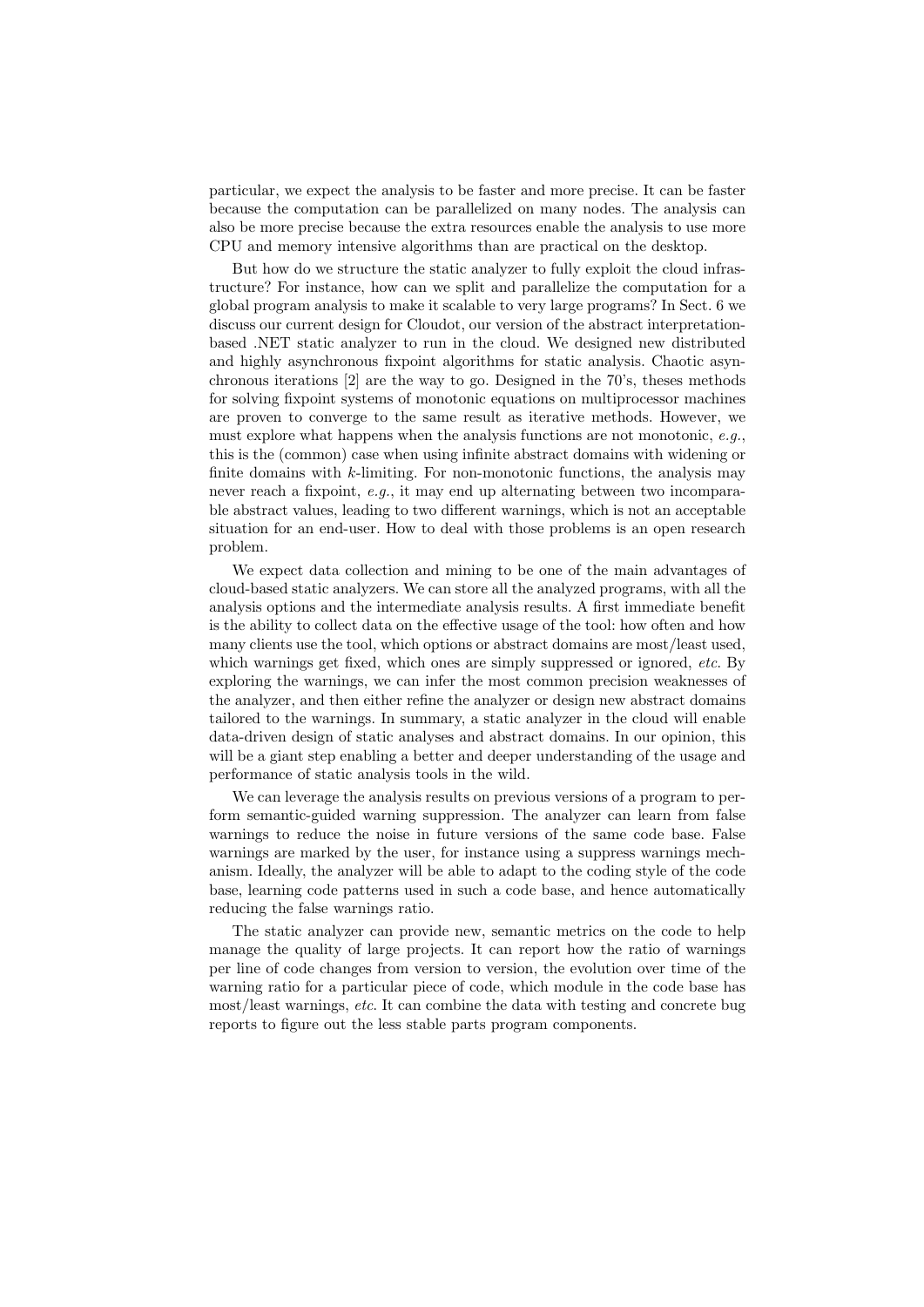The user can query the stored data, in order to use it, e.g., for code reviews. She can ask complex semantic queries on the program such as which check-in introduced a warning, which caller passed a negative argument to this method, what happens if this variable is in this range, etc. The cloud can cache all such queries, so as to optimize their execution and share their result.

## 4 Clients

The simplest client for the cloud static analyzer simply uploads a program (the source or a compiled binary). Then it issues the analysis request to the cloud service. When the analysis is done, the client reads back the results and shows them to the user, as a text file, or squiggles in the editor. As the bulk of the analyzer is in the cloud, users do not need to install, configure, or update the analyzer. A tiny client suffices.

A more refined client may exploit the massive parallelism of the cloud. It can request the parallel analysis of the same program but with different analysis options. The options can specify different abstract domains (more or less precise) for the heap and numerical values but also different treatments of method calls (fully modular, summary based, fully inline), join points (merge or not), etc. The user will first see the results from the most imprecise (usually the first to be completed) analysis requests, and then these results will be refined over time with more precise (but more time intensive) ones. The main advantage is to obtain very quick but coarse analysis feedback, and improve the precision over time.

The client can be integrated in the project build system. When a new version of the code base is checked in, the build system issues a request to the cloud analyzer and the results are incorporated in the build log.

A hybrid client can partition the computation between the local desktop and the remote cloud. In an interactive setting, the local client only analyzes the code visible on the screen, while the rest of the project is analyzed in the cloud. As a consequence, the user will get immediate feedback for "visible" code, whereas the cloud analyzes the "invisible" code. As the user scrolls to other parts, the newly visible code analysis may already be in the cache and immediately displayed.

As an alternative, the client can also be a rich Web application. The programmer edits the code in a browser application. The code is automatically saved on the cloud and analyzed in the background by the cloud static analyzer. The user will see not only the warnings in real-time but also possible fixes for them  $[6]$ .

## 5 Other Considerations

Static analysis can be easily modularized on annotated code, where annotations typically take the form of pre- and post-conditions on methods and object invariants on types. For code under development, it is best if these so-called contracts are directly written in the code itself, making them available during analysis and readable to programmers. However, often, programmers use 3rd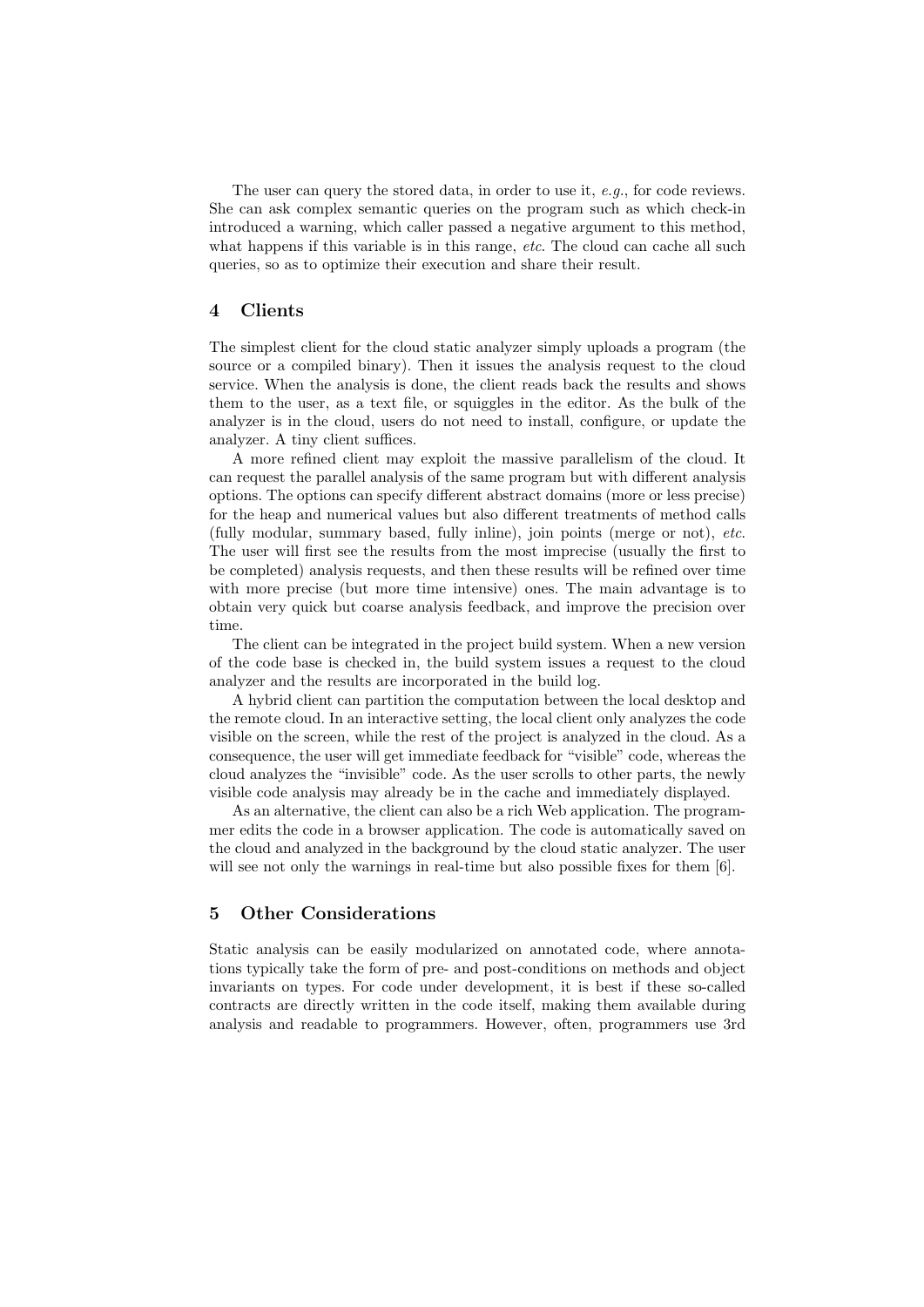party components that lack contracts and a system of out-of-band contracts to annotate these components is necessary. In a cloud setting, these out-of-band contracts can be more easily distributed, so that the analyzer always has the most up-to-date version of the contracts. Furthermore, a centralized place for these out-of-band contracts makes it possible to crowd-source them—a big advantage, as writing and maintaining them is very time consuming. We envision a client tool to visualize and update the out-of-band contracts from anywhere.

### 6 Cloudot

We are implementing the vision outlined above in Cloudot—Clousot in the cloud. Our starting point is the code contract static checker cccheck/Clousot [5].

Clousot is a static analyzer for .NET based on abstract interpretation [3]. Clousot analyzes methods in isolation. For each method m in the program, it assumes its precondition, and it asserts the postcondition. For each method n called from m, it asserts the precondition of n and it assumes its postcondition. The output is an instrumented method m'. Clousot has three phases. First, it analyzes the instrumented m' to infer invariants for each program point. Second, it uses this information to prove assertions, either user-provided (e.g., preconditions) or language-induced (e.g., division by zero). Third, it generates verified repairs, a precondition [4] and a postcondition to be propagated to the callers, and an object invariant to be used in other type members [1]. Clousot uses a SQL database (local or remote) to cache the results of the analysis. It uses the hash of the instrumented  $m'$  as a key into the database. If it finds an entry with such a key, then it simply reads the associated data, *i.e.*, the outputs of the phases two and three above.

Our first step to turn Clousot into Cloudot was to make it able to run as a standalone service. Services should be fully functional: they take a request, process it, and answer it. The answer should only depend on the input, not the history of the serviced requests. Cloudot accepts as input a binary and a set of options, describing among other things the abstract domains for the analysis and the reference assemblies containing the contracts. The output is a list of warnings and code repairs (including inferred contracts). We modified Clousot to run as a service, essentially turning all the static variables into instance variables. Furthermore, we worked out the (complex) details to make the service run remotely. Eventually, this gives us a first level of parallelism: we serve each request independently from all the others, i.e., we run each analysis request on a different core. Internally, we cache the assembly analysis by using a shared database. In practice this first version of Cloudot corresponds to the scenario of a centralized analysis server sketched in Sect. 1.

Next, we wanted to make Cloudot internally parallel, so as to achieve massive parallelism: ideally, we would assign a core to each method analysis, and perform a global fixpoint computation to propagate information among methods. Clousot is a (rather complex) sequential analyzer. Converting it to make it parallel would be a strenuous engineering task. Therefore, we chose a different